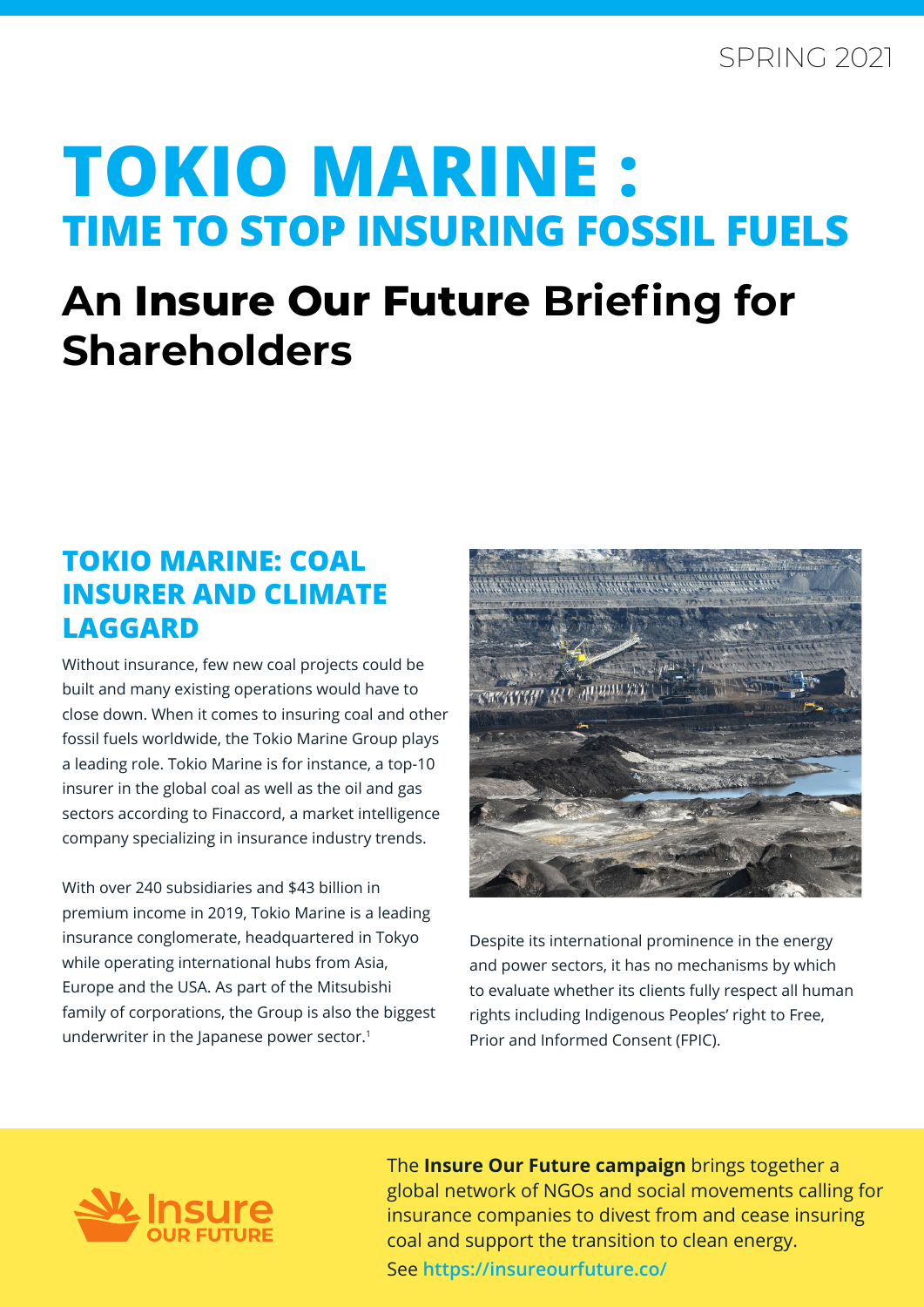### **WORDS, BUT NO ACTION**

**Tokio Marine's approach to climate change for now consists of multiple rhetorical commitments and little action.**

Tokio Marine continues to engage in business practices that undermine science-based recommendations to avoid a climate catastrophe.

The Group's vision is "to be a good company", striving to be "doing the right thing and always acting for the benefit of our customers and society". Tokio Marine has joined a number of climate initiatives, including the Task Force on Climate-Related Financial Disclosures, the Carbon Disclosure Project, ClimateWise, the Science Based Targets Initiative and the Japan Climate Leaders' Partnership.

But Tokio Marine continues to engage in business practices that undermine science-based recommendations to avoid a climate catastrophe most importantly by continuing to underwrite new and existing coal ventures. For example, the Tokio Marine Group has refused to rule out support for the development of coal terminals and coal-fired power

projects on the Matarbari Island in Bangladesh, which is an area already extremely vulnerable to climate change.

If these projects move ahead, they are expected to forcibly dispossess coastal communities and severely impact local mangrove habitats sheltering globally threatened species of turtles, fish and birds. As a result, these projects have already been the subject of protests inside Bangladesh and beyond.

Meanwhile, Tokio Marine advertises its expertise to underwrite oil and gas exploration in the coastal areas of the Arctic and in offshore and onshore oil and gas projects, including in Brazil. Such projects risk undermining the rights of Indigenous Peoples and other human rights as outlined in UN Conventions and Declarations while also destroying local climate resilience.

Although Tokio Marine has supported the planting of mangroves across Asia over the past 20 years and regularly touts this effort in its marketing materials as a pathway to offset the company's carbon footprint, this commitment cannot compensate for their support for fossil fuel projects, including those which endanger mangrove ecosystems.

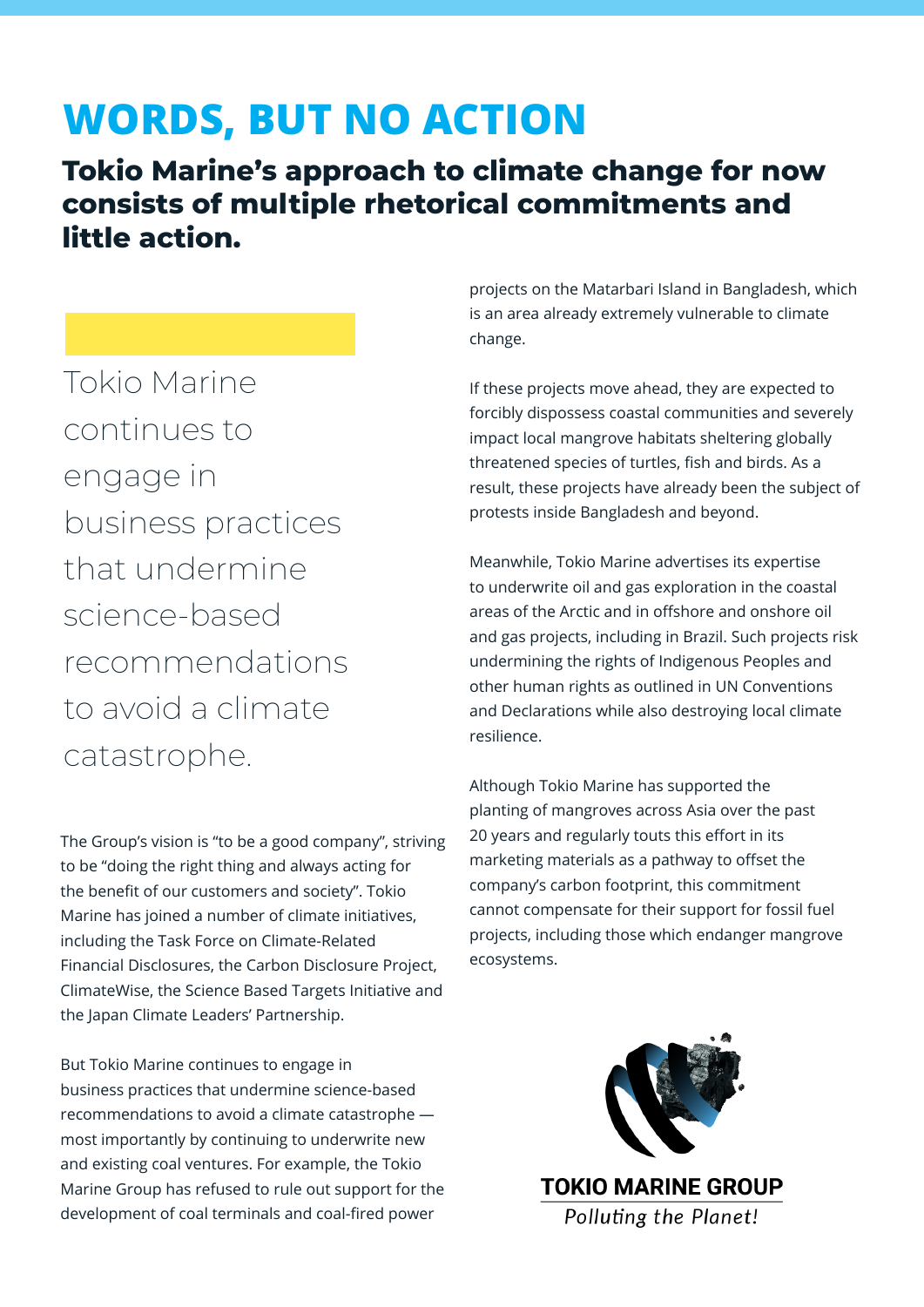## **THE INSURANCE INDUSTRY'S SHIFT AWAY FROM COAL**

**Already, nearly 30 major insurance companies – including the world's biggest primary insurers and reinsurance companies – have adopted policies to stop or significantly limit insurance services for coal.**<sup>3</sup>

In addition, at least 65 major insurance companies with combined assets of approximately \$12 trillion have divested from coal or ended further investments in the coal industry.4 The insurance industry's shift away from coal has made it more difficult and expensive for coal companies to access insurance, with the practical effect of helping to accelerate the transition from coal to renewable energy solutions.

Significantly, in February 2020, Moody's Investor Service welcomed the shift of insurers away from the coal sector, stating: "We view their retreat from coal as credit positive, as it protects them against potential climate change liability risk, and reduces the risk of their investment assets becoming 'stranded' … Retreating from coal has a small negative impact on insurers' revenue and short-term profitability, but we believe it will reduce risk to their profitability over the longer-term. By excluding coal and other fossil fuels, insurers can also enhance their credentials as partners to the growing clean energy sectors<sup>"4</sup>

Likewise, a report which Societe Generale issued in December 2020 increased the target price of insurance companies with strong ESG and coal exit policies by 4-5% in December 2020. "We think the insurance sector's most important contribution to ESG is exiting coal underwriting," the report stated. "Stopping underwriting coal is particularly significant because, without insurance, coal projects are simply not viable."

|<br>S. 9 **Retreating from** coal has a small negative impact on insurers' revenue and shortterm profitability, but we believe it will reduce risk to their profitability over the longerterm. By excluding coal and other fossil fuels, insurers can also enhance their credentials as partners to the growing clean energy sectors.

*Moody's Investor Service, Feb 2020*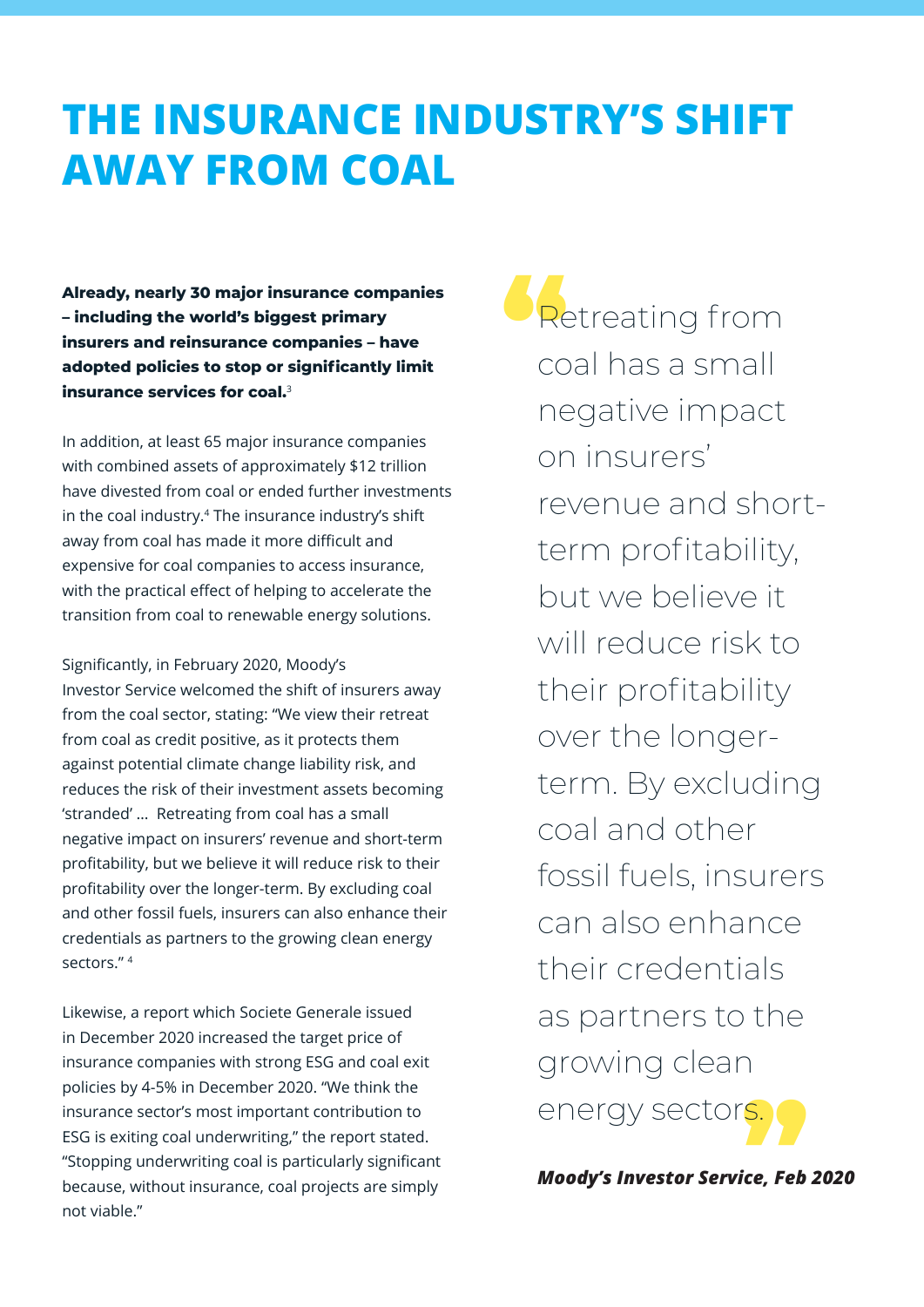### **TOKIO MARINE'S CLIMATE STRATEGY**

#### **Leaving gaps on coal and other fossil fuel underwriting**

Unlike its global peers in the insurance industry that are taking heed of the impact of coal underwriting on our climate,<sup>5</sup> the Tokio Marine Group has not adopted any effective restrictions on insuring coal projects.

On September 29, 2020, the company announced a new climate strategy which states that: "Tokio Marine will not provide new insurance underwriting capacities to coal fired power generation projects".6

provide insurance for controversial proposed coal projects such as Vung Ang 2 in Vietnam, Indramayu Coal Power Station (Unit 4) in Indonesia and the Matarbari power stations in Bangladesh as well as all associated infrastructure. All of these projects have met determined opposition by the communities that would be impacted by them and their civil society allies.

However, this principle is undermined by a long list of exceptions and fails to:

- Cover coal mines and other elements of the coal value chain;
- Commit to divest from companies with significant exposure to coal; or
- Require client projects and companies within their portfolio of underwriting and investment to fully respect all human rights, including the right to Free, Prior and Informed Consent (FPIC) as articulated in the UN Declaration on the Rights of Indigenous Peoples.

The coal section of the Tokio Marine Group's 'Climate Strategy" appears to be designed to allow the underwriting of any coal project currently planned or proposed. In particular, the reference to "national energy policy and other considerations in the relevant country" ensures that the company can still

The coal section of the Tokio Marine Group's 'Climate Strategy' appears to be designed to allow the underwriting of any coal project currently planned or proposed.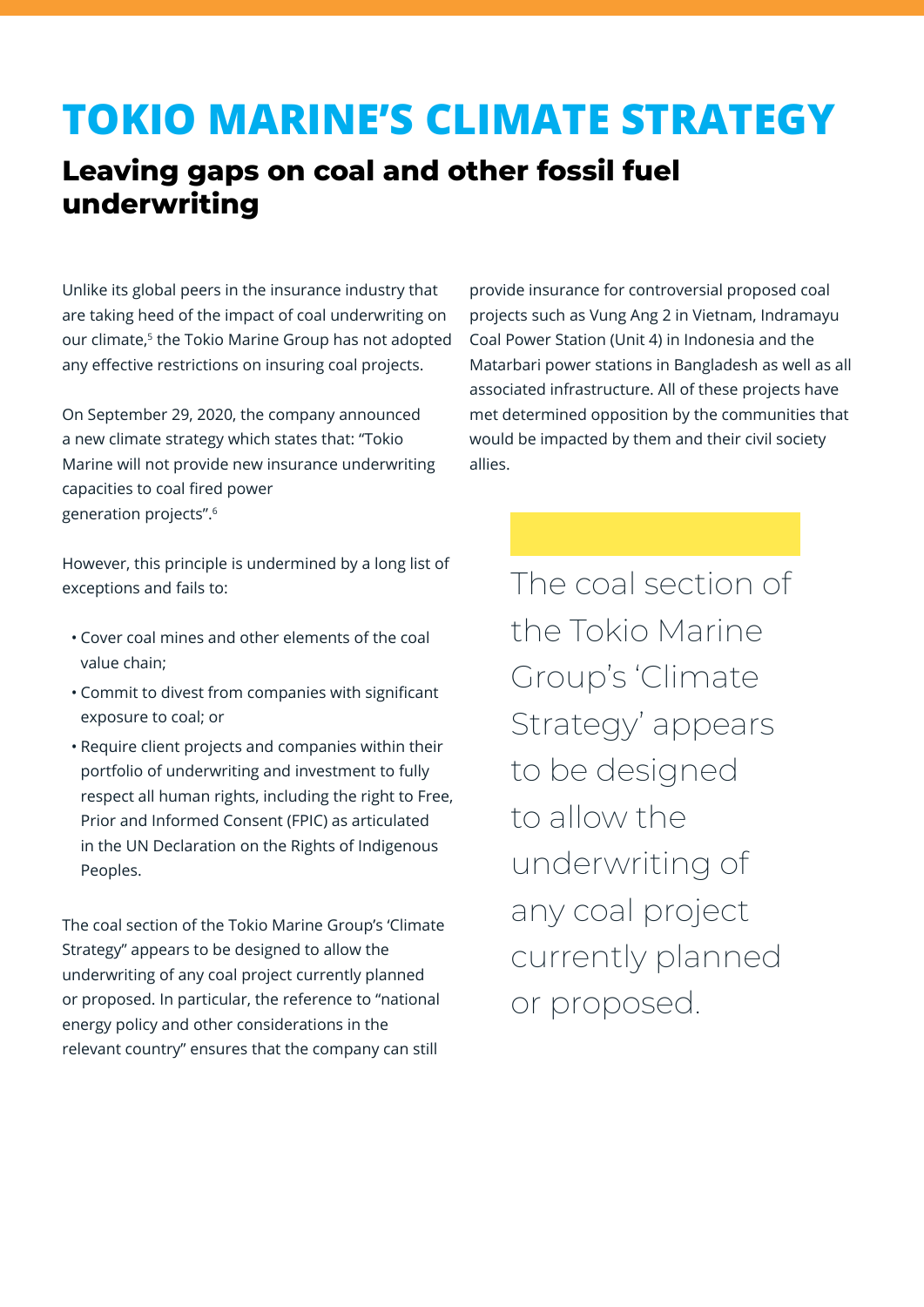## **NEXT STEPS**

### **Recommendations from Insure Our Future**

The Tokio Marine Group positions itself as a leading insurer within Japan and internationally. Yet when it comes to ending cover for the fossil fuel sector, the company is part of a small group of prominent laggards, well behind its self-identified peers AXA, Allianz and Zurich.<sup>7,8</sup>

### By May 2021, Tokio Marine should commit to:

1 Immediately cease insuring new coal projects and coal companies.

a de Divest all<br>assets from<br>coal, oil assets from coal, oil and gas companies.9

Adopt a<br>credible<br>transition credible plan to a low-carbon economy

covering all business sectors and consistent with the IPCC's 1.5°C pathway 1. Plans should be consistent with science-based targets, leaving no room for carbon offsets or false 'techno-fixes'.

Establish robust due diligence and verification mechanisms to ensure all client projects and companies within their portfolio of underwriting and investment fully respect all human rights,

including the right to Free, Prior and Informed Consent (FPIC) as articulated in the UN Declaration on the Rights of Indigenous Peoples.